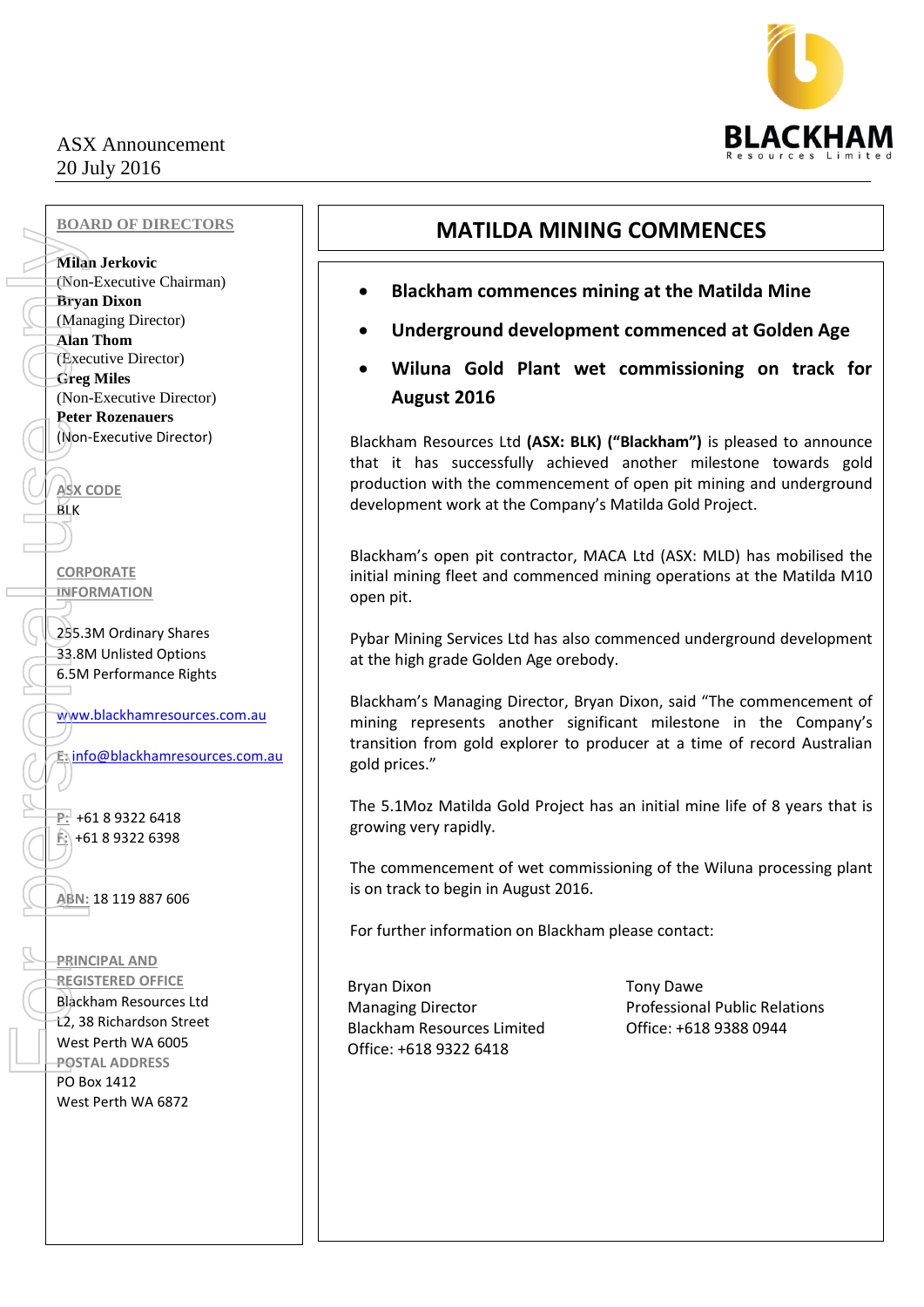

**Photo 1: MACA mining fleet ready for action**



**Photo 2: MACA digger at Matilda M10 pit.**



**Photo 3: Pybar jumbo at work in Golden Age Pump Station**